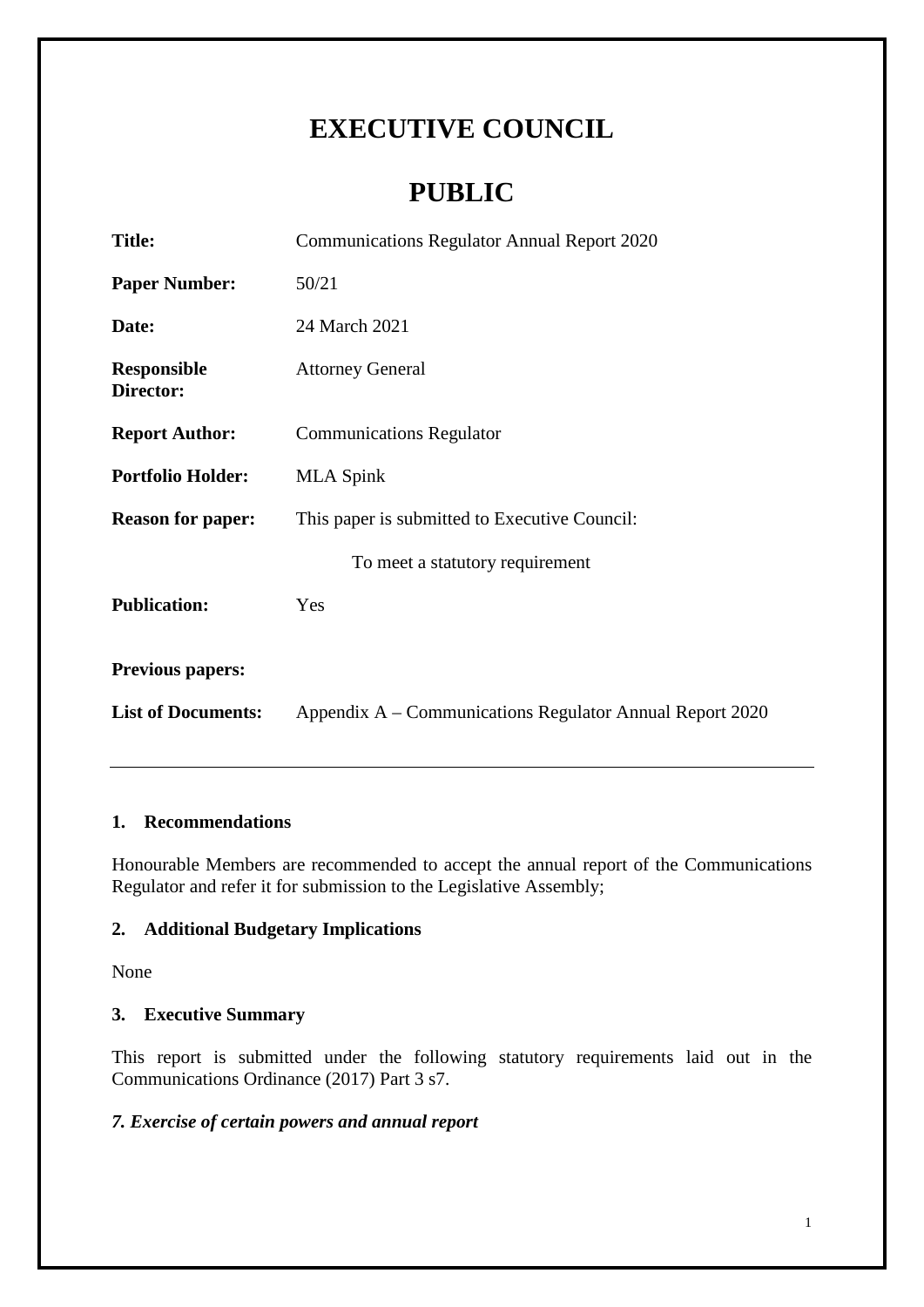*(1) Except as provided in subsections (2) and (3), the Regulator, in the exercise of the powers conferred on it under this Ordinance must not be subject to the direction or control of any person or authority.*

*(2) The Regulator must have regard to the electronic communication objectives, the regulatory principles to the electronic communication objectives, the regulatory principles and any other policy objectives set by the Falkland Islands Government.*

*(3) The Governor may give policy direction to the Regulator in the exercise by the Regulator of the functions under section 10(b),(d),(f).*

*(4) The Regulator must submit an annual written report to the Governor and to the Legislative Assembly about the exercise of the Regulator's functions during each calendar year.*

*(5) An annual report must be made as soon as reasonably practicable, and in any case not later than 3 months after the end of the calendar year to which it relates.*

*(6) The Regulator must include in the report information of any attempts by any person or authority to improperly direct or control the Regulator in the exercise of the powers specified in subsection (1).*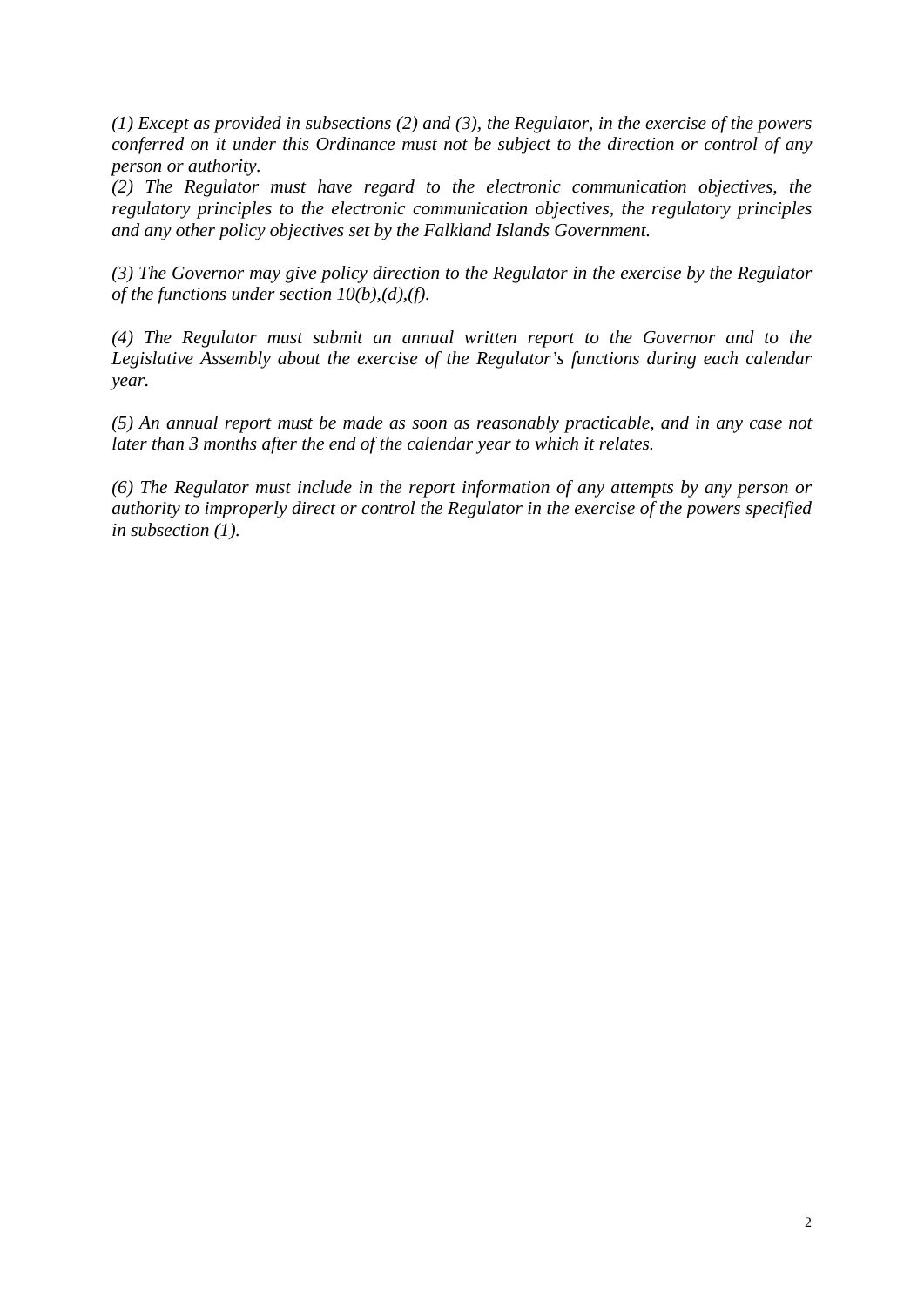

# **Annual Report 2020**

This report is submitted in accordance with the Communications Ordinance.

*"The Regulator must submit an annual written report to the Governor and to the Legislative Assembly about the exercise of the Regulator's functions during each calendar year. An annual report must be made as soon as reasonably practicable, and in any case not later than 3 months after the end of the calendar year to which it relates. The Regulator must include in the report information of any attempts by any person or authority to improperly direct or control the Regulator in the exercise of the powers specified in subsection (1)"* Communications Ordinance (2017).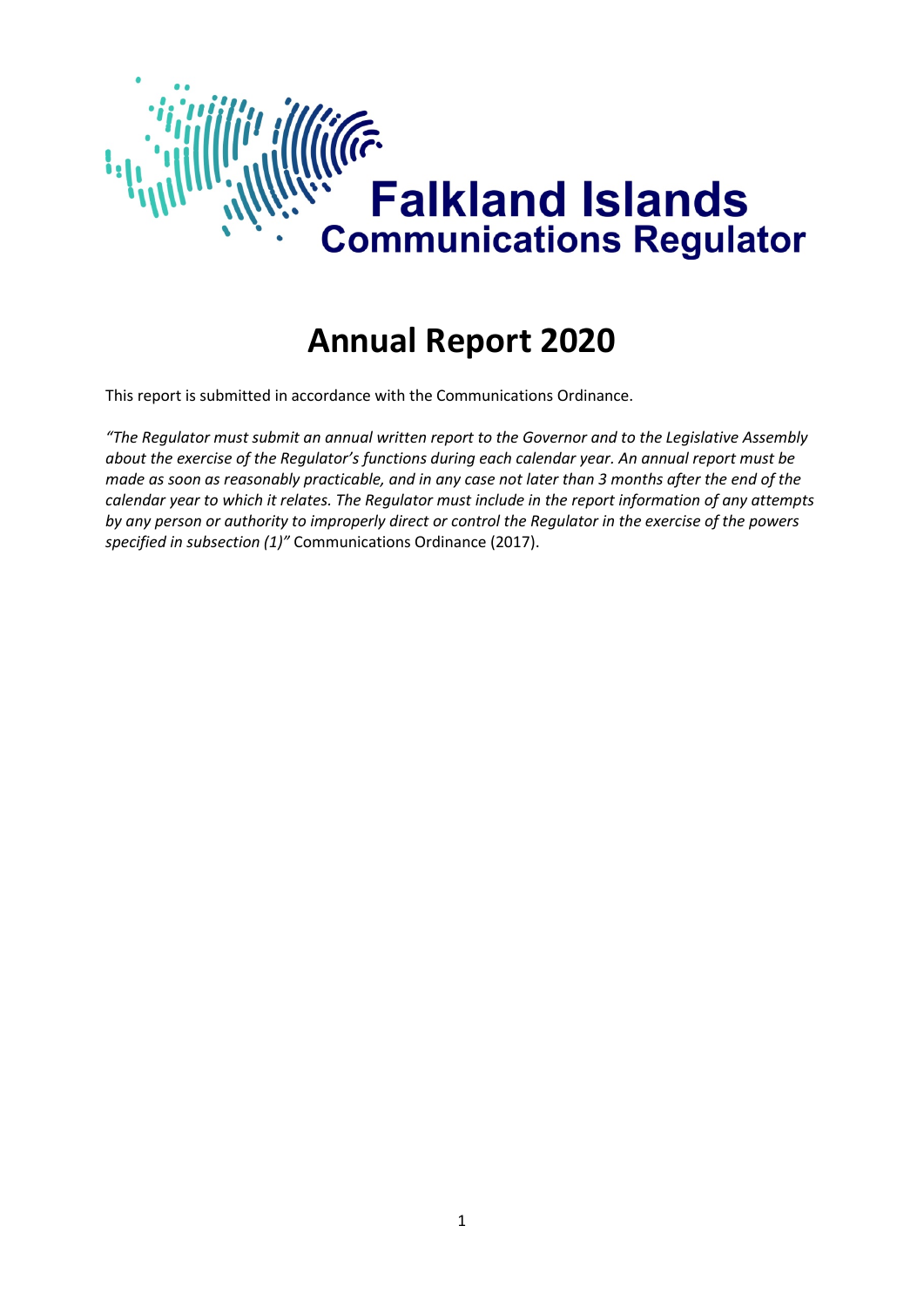#### **Foreword from the Communications Regulator**

January to December 2020 was a period of consolidation in which telecommunications regulation matured and developed a greater focus on the quality and value of the services that consumers receive. This was been done primarily through the development of policies that ensure coherence between regulatory functions and the law that they are based upon. A robust policy framework will also enable continuity and maintenance of standards between Regulators.

Policies are now in place to manage all the national assets assign to the Regulator: spectrum, .fk domain and national telephone numbers. More widely policies have been published which set out how the Regulator addresses complaints, consultations, information, investigations, enforcement, planning and reviews.

Covid-19 stretched Sure's ability to deliver services both in terms of demand and resources. However, Sure managed these challenges well and continues to engage well with the Regulator. This has been particularly important in developing performance measures for 2021.

Consumer protection has been tightened. In December 2020, the Regulator issued Sure with a Direction to report against a range of performance indicators for complaints, faults, network outages and service reliability, with the specified targets coming into force from 1 January 2021. The Direction, which followed a public consultation process, balances the protection of consumers against the impact on Sure. Sure will report against the new targets quarterly. During 2021, the Regulator intends to complete this quality of service framework with the deployment of probes in the Sure network that will enable the data rate of broadband to be measured. This framework will progress the Regulator's intend to make evidence-based decision when dealing with Sure performance.

The Regulator has also progressed the National Broadband Strategy. Work in 2020 concentrated on building a credible business case. The Broadband Strategy and the Implementation Plan will be developed in 2021.

My priorities for 2021 are to:

- Governance to continue to develop and test regulatory policies;
- Regulation to consult on the development of class licences for remaining groups of spectrum users;
- · Consumer Safeguards actions to monitor performance and encourage or enforce improvements in service quality where necessary; and
- Supervision of national assets to continue to improve the management of these assets.

John Whitby Communications Regulator

3 Mar 21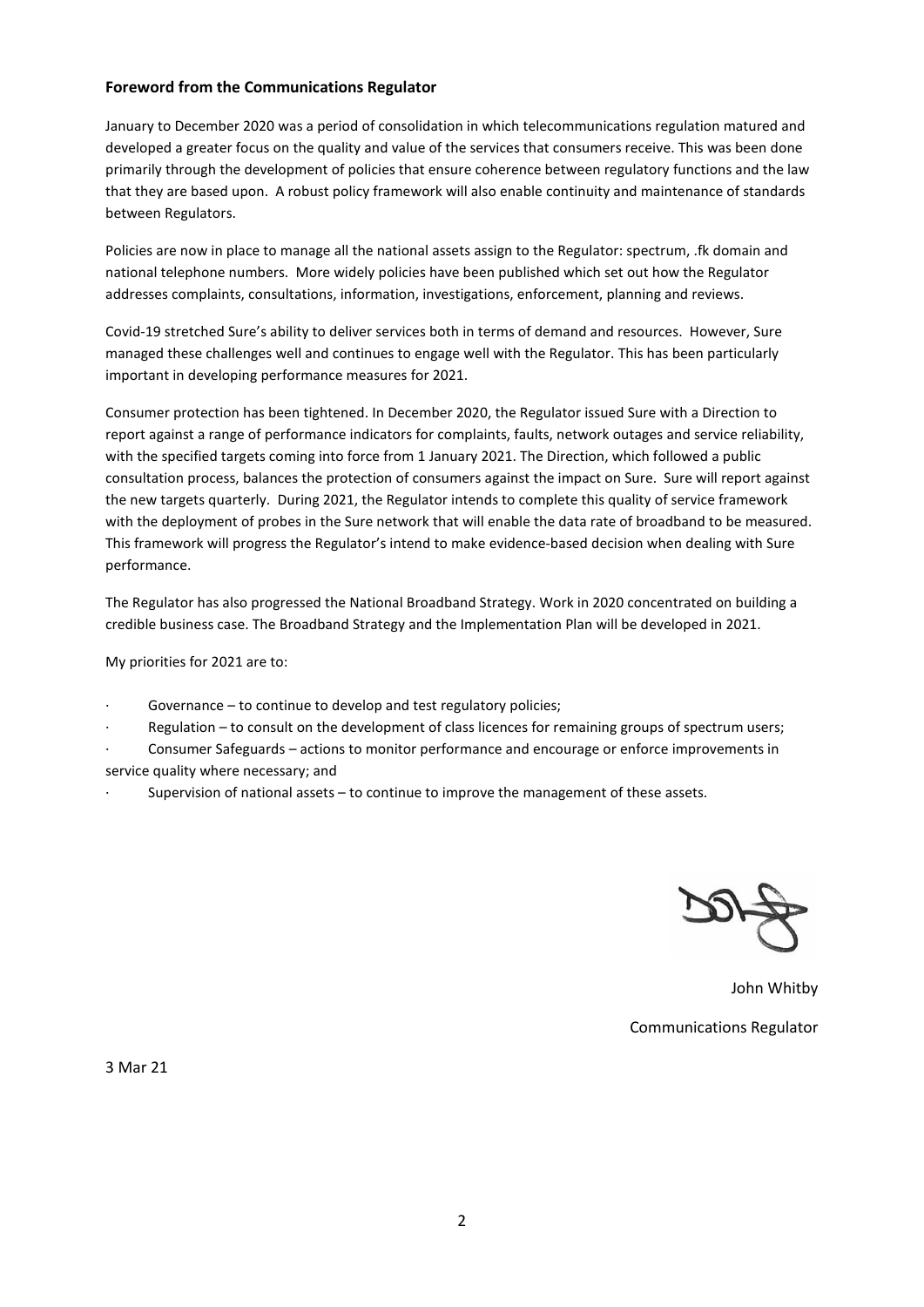#### **Review of Progress against Priorities**

1. The Regulatory Objectives set by the Regulator for 2020 in the 2019 Annual Report are in the table below with a brief explanation for each objective. This is expanded in detail in later parts of the report.

| <b>Regulatory Objective</b>                | 2019 Report Proposal                                                            | <b>Action Taken in 2020</b>                                                    |  |
|--------------------------------------------|---------------------------------------------------------------------------------|--------------------------------------------------------------------------------|--|
| Governance                                 | Publish the Regulator's Annual Report.<br>$\bullet$                             | Complete. Published 18 Feb 20.                                                 |  |
|                                            | Hold a Public Meeting.<br>$\bullet$                                             | Delayed by Covid 19 Lockdown.<br>Complete. Held 7 Oct 20.                      |  |
| Regulation                                 | Conduct investigation into Broadband outage<br>$\bullet$<br>Oct/Nov 19.         | Complete. Investigation Report<br>published - 14 Feb 20.                       |  |
|                                            | Review Sure Code of practice, Terms and<br>$\bullet$<br>Conditions and Charges. | Not Achieved.                                                                  |  |
|                                            | Conduct investigation into Sure T&Cs.                                           | Initiated Nov 20. Ongoing.                                                     |  |
| <b>Supervise National</b><br><b>Assets</b> | .fk domain name approvals.<br>$\bullet$                                         | Ongoing. Business as Usual. Domain<br>Management Policy issued Apr 20.         |  |
|                                            | Revalidate Amateur Radio Licences.<br>$\bullet$                                 | Complete. Consultation ran 10 Feb to<br>30 Apr. All licences issued by 10 Jul. |  |
|                                            | Optimise ships licencing to enable efficient ITU<br>$\bullet$<br>reporting      | Complete. ITU Database updated 1<br>Feb 20 and 6 monthly thereafter.           |  |
| <b>Consumer Safeguards</b>                 | Publish Sure Q4/19 Complaint and Fault<br>$\bullet$<br>Statistics.              | Published 10 Mar 20.                                                           |  |
|                                            | Publish Sure Q4/19 Quality of Service (QoS)<br>$\bullet$<br>Statistics.         | Not Achieved. QoS Direction<br>untenable and withdrawn 11 Mar 20.              |  |
|                                            | Prepare and launch Customer Satisfaction<br>$\bullet$<br>Survey 2019.           | Complete. Survey ran from 16 Mar to<br>5 Apr 20.                               |  |
|                                            | Publish Price Cap Compliance Report 2019.<br>$\bullet$                          | Complete 1 Apr 20. Sure is compliant.                                          |  |
|                                            | Publish Sure Q1/20 Complaint and Fault<br>$\bullet$<br>Statistics.              | Published 5 Aug 20.                                                            |  |
|                                            | Publish Sure Q1/20 QoS Statistics.                                              | Postponed until 2021. See Paragraph<br>5a.                                     |  |
|                                            | Publish Sure KPI 24 Customer Satisfaction Survey<br>$\bullet$<br>19 results.    | Not Achieved. Insufficient data. See<br>Paragraph 5d.                          |  |
|                                            | Publish Sure Q2/20 Complaint and Fault<br>$\bullet$<br>Statistics.              | Published 5 Aug 20.                                                            |  |
|                                            | Publish Sure Q2/20 QoS Statistics.<br>$\bullet$                                 | Postponed until 2021. See Paragraph<br>5а.                                     |  |
|                                            | Publish Sure Q3/20 Complaint and Fault<br>Statistics.                           | Published 4 Nov 20.                                                            |  |
|                                            | Publish Sure Q3/20 QoS Statistics.<br>$\bullet$                                 | Postponed until 2021. See Paragraph<br>5а.                                     |  |
|                                            | Develop Improvements to QoS Reporting.<br>$\bullet$                             | Complete. See Paragraph 5.                                                     |  |
|                                            | Prepare User Habit Survey to inform FIG<br>Broadband Strategy.                  | Complete. Survey is ready for launch<br>in Mar 21.                             |  |

#### 2. **Governance.**

a. **Annual Report.** The Communications Regulator's Annual report was presented to the Executive Council under cover of EC 26/20 on the 24 Jun 19. The Report was published on the Regulator's website [\(https://www.regulatorfi.org.fk/\)](https://www.regulatorfi.org.fk/) on 18 Feb 20.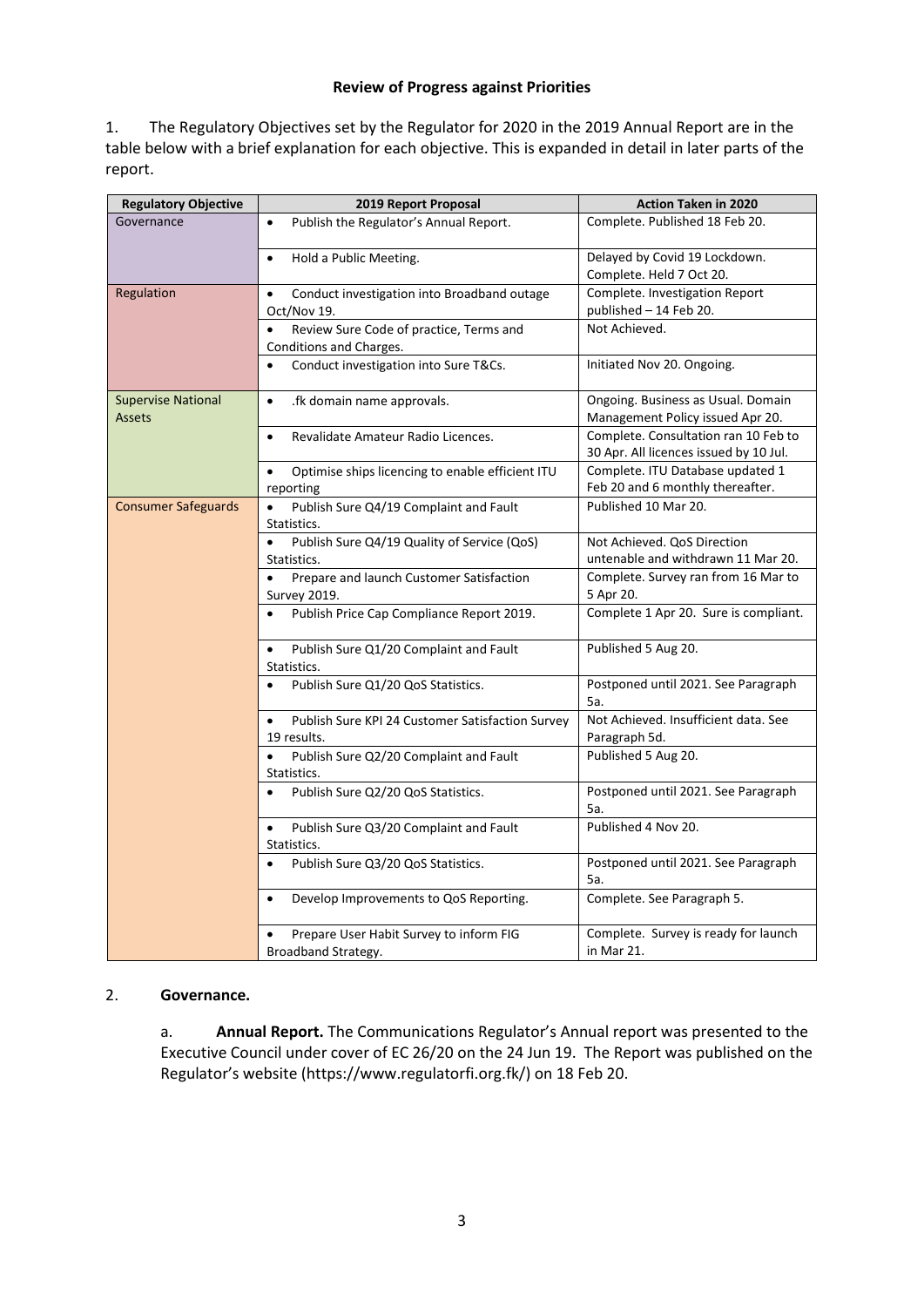b. **Public Meeting.** The Public Meeting was delayed due to the Covid 19 Lockdown. It was held on 7 Oct 20. A presentation to the public was made by Sure on their forward investment programme and progress with the MSAN/WiMax<sup>[1](#page-5-0)</sup> replacement programme.

## 3. **Regulation** - **Investigations.**

a. **Oct/Nov 19 Denial of Service Attack on Sure.** The Regulator carried out an investigate into the sustained Distributed Denial of Service (DDoS) attack which also targeted other Sure Companies in St Helena, Ascension Island, Diego Garcia and Guernsey over 24 days in Oct/Nov 19. The attack significantly degraded off island services provided by Sure and highlighted the criticality of Sure's Satcom Dish as national infrastructure and the need for continuity planning. The Regulator concluded that Sure were compliant with the Licence and had taken appropriate measures to safeguard the security and integrity of its services.

b. **Sure's Terms & Conditions, Code of Practice and Charges**. In Nov 20, The Regulator initiated a Review of Sure's Terms & Conditions, Code of Practice and Charges in order to scrutinise whether consumer protections are adequately and fairly safeguarded. This investigation is ongoing.

c. **Interference Investigation.** On 4 Jun 20 FIGAS reported interference on 119.00MHz, the Islandwide Air Safety Frequency, to the South of the Stanley to MPC road. While the interference did not cause significant harm, the cause was not found. While the Falkland Islands spectrum is not crowded and interference is infrequent, this incident does highlight that, while the Regulator has the powers to investigate, the Regulator does not have the means to collect technical evidence.

## 4. **Supervision of National Assets.**

## a. **The .fk Domain.**

(1) **Policy. T**he .fk Domain lacked a clear policy to draw the management components together. The Regulator drafted the .fk Management Policy in Feb-Mar 20 and, following consultation with Sure, the [policy](file://fig.fk/AGData/Regulator/1.6.%20Pt%209%20Consumer%20Standards%20and%20Protections/85.%20Domain%20Names/85.4%20-%20Policy/20200324-Policy%20for%20the%20Management%20of%20the%20.fk%20Domain-CR.pdf) was published in Apr 20. The Policy conforms to the international treaty obligations of the ITU Radio Regulations, the Internet Corporation for Assigned Names and Numbers and the Internet Assigned Numbers Authority<sup>2</sup> whilst meeting national Domain needs.

(2) **Numbers**. As at 1 Jan 21, a total of 182 .fk domain names were registered. During 2020 there were 10 new registrations and 6 retirements. The breakdown by sub domain names is as follows:

| (a) | .ac.fk  | $-13(7%)$ .  |
|-----|---------|--------------|
| (b) | .co.fk  | $-114(62%).$ |
| (c) | .fk     | $-4(2%)$ .   |
| (d) | .gov.fk | $-36(20\%).$ |

<span id="page-5-1"></span><span id="page-5-0"></span><sup>&</sup>lt;sup>1</sup> A Multi-Service Access Node (MSAN), is a device which connects customers' telephone lines to the core network, to provide telephone, ISDN, and broadband. WiMAX (Worldwide Interoperability for Microwave Access) is a family of wireless broadband communication which provide an earlier generation of network access. <sup>2</sup> The Internet Assigned Numbers Authority is a function of ICANN, a non-profit private American corporation that oversees global IP address allocation, autonomous system number allocation, root zone management in the Domain Name System, media types, and other Internet Protocol-related symbols and Internet numbers.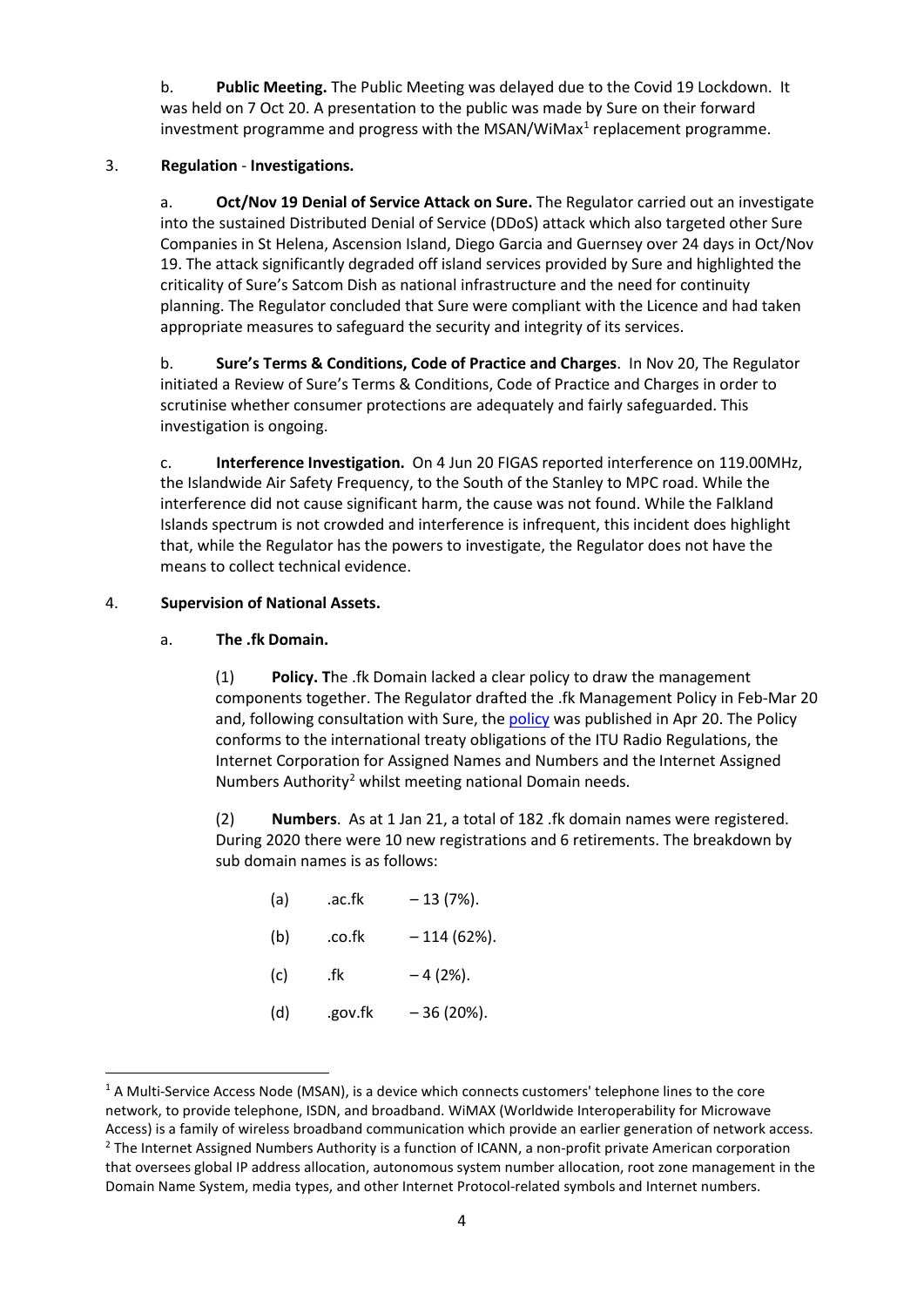- (e)  $.net.fk 1 (1%).$
- (f)  $.00m.fk 0(0\%).$
- $(g)$  .org.fk  $-14 (8%)$ .

#### b. **Spectrum Management.**

(1) **Policy**. In 2019, the Regulator carried out a consultation on a Spectrum Management Framework. Following integration of the comments, the framework has now been developed into [a policy](file://fig.fk/AGData/Regulator/1.3.%20Pt%206%20Spectrum/53B%20-%20Spectrum%20Functions/Spectrum%20Policy/20200807-Spectrum%20Management%20Policy%20v2.1-CR.docx) and published. During development of the policy the need for a number of processes and procedures were identified covering licence application processing, spectrum allocations and interference investigation. These will be developed in 2021.

#### (2) **Radio Licensing**.

#### (a) **Amateur Radio Licensing.**

i. Amateur Radio Licensing was revalidated during 2020 to bring all licences under the Communications Ordinance and provide accurate personal details. Primarily, this involved the Islands Community although revalidation was advertised internationally to capture as many non FI licensees as possible.

Revalidation took place from 10 Feb to 30 Apr 21. At the start of the exercise, there were 1,186 licences in existence. Following revalidation, this had been reduced to 418 with full contact details.

iii. Following appeal, an initial 16 overseas licences were issued. An extended revalidation window from ?? Sep to 15 Dec 21 was opened and a further 28 licences were issued by December.

iv. It is a condition of the new licence that holders confirm their address and contact details annually to ensure that the database remains current. Following revalidation, the issue of licences was redelegated to the Treasury.

(b) **South Georgia, South Sandwich Islands (SGSSI) and British Antarctic Territory (BAT) Amateur Radio Licences.** Following an EXCO decision in mid-2020 to enable the Regulator to issue SGSSI and BAT Amateur Radio Licences, the Regulator has contacted OFCOM to seek direction on how the callsign matrix might be split to cover the three jurisdictions. However, new law is required to enable SGSSI and BAT to issue licences. Therefore, the Regulator is making interim arrangements with the SGSSI Government until that legislation is in place.

(c) **Trial and Innovation Licences.** A trial and innovation licence was issued to the US based company Lynk Global to enable them to test communications to a mobile phone 4G node based on a low earth orbit satellite. The tests were successful.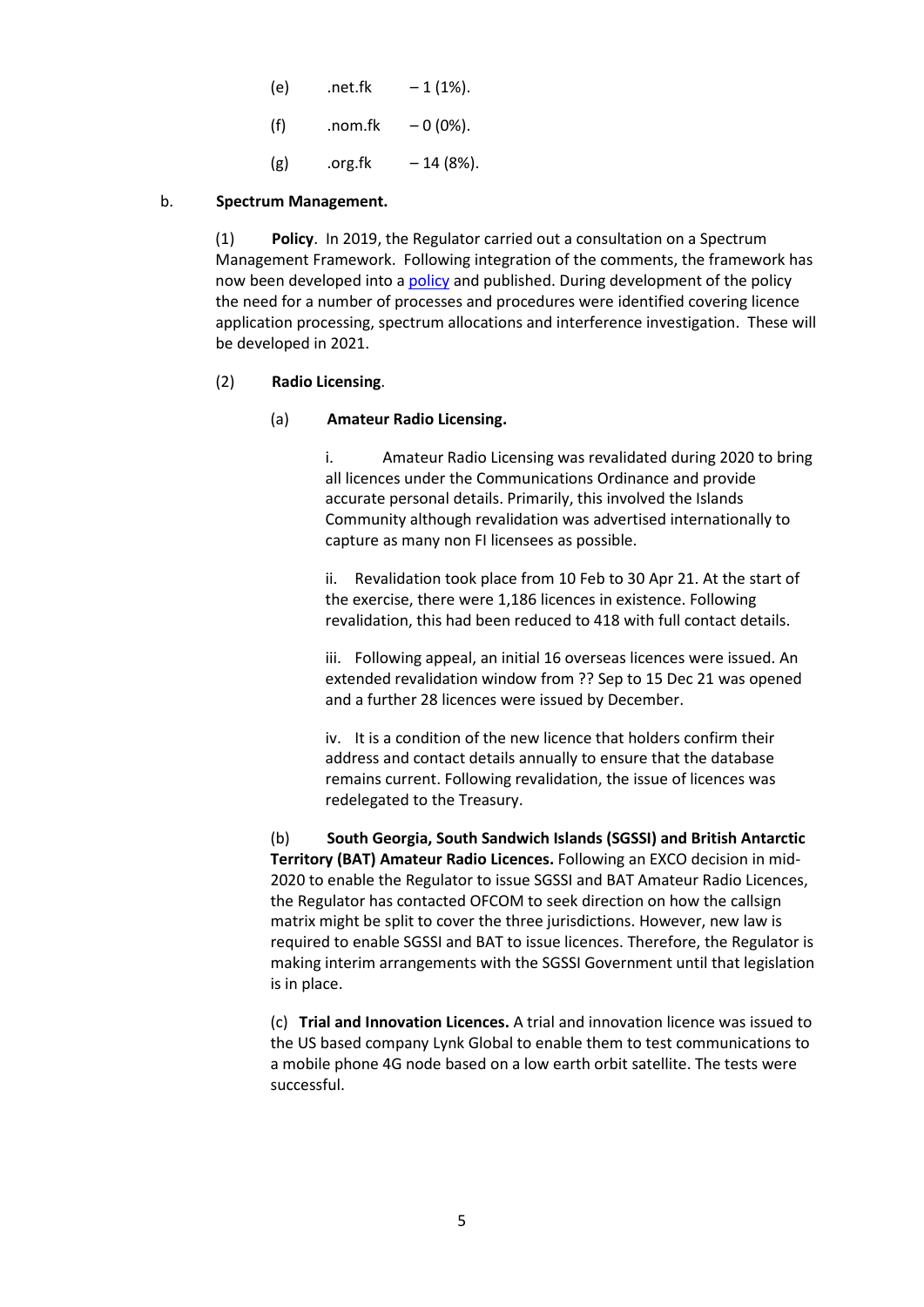(d) **VSAT[3](#page-7-0) Licences.** Although there has been interest, no VSAT licences were issued in 2020.

(3) **Spectrum Licensing**. Following discussion with Sure in late 2020 the Regulator identified a need to issue Sure with global spectrum licences for all its spectrum usage. A spectrum licence was issued to Sure for the VHF Network deployment. Further work was required to capture all the remain spectrum use data. Additional schedules will be issued for the remaining usage early in 2021.

(4) **ITU Reporting**. The Falkland Islands must report changes to the radiocommunications usage of Falkland Islands flagged ships in order to meet its obligations to the ITU Radio Regulations. Improving the efficiency has involved a revised Ship Station Licence application form to capture much of the missing data and a process to ensure that this continues. This is now in place. An initial report was made to the ITU in Feb 20. This was updated in Aug 20. the annual Ship Station Licensing process requires the Regulator to check if further updates are required and it is likely that this will then become an annual activity.

#### c. **National Numbering.**

(1) The Regulator is responsible for the effective management of the telephone numbers used in Sure's and BFSAI's telephone services. During 2020, the Regulator carried out an audit of number usage and developed a [policy](file://fig.fk/AGData/Regulator/1.6.%20Pt%209%20Consumer%20Standards%20and%20Protections/84.%20Numbering%20Plan/NNP/Policy/20201029-Policy%20for%20the%20Management%20of%20National%20Telephone%20Numbers%20v1.0-CR.pdf) for the management of National Numbers and a National Numbering Plan that conforms to the international treaty obligations of the ITU Radio Regulations whilst meeting national needs. These two documents were published in Oct 20.

(2) As at 1 Jan 21, of the 100,000 numbers available, some 6,433 are in use of which 2071 are in use by BFSAI. The split between fixed line and mobile numbers is 5:1 (5,390 fixed line and 1,032 mobile). Just 6.4% of the available numbers are in use. While some number bands are at just over 80% usage, none are under pressure requiring conservation activity.

#### 5. **Consumer Safeguards**

a. **Policy.** In July 2019 a Direction was issued to Sure which was intended to be the foundation stone of QoS measurement and reporting with more parameters and targets added over time. Due to difficulties with the technical measurement and collection of data the Regulator revoked the Direction in February 2020. During 2020 the Regulator carried out a public consultation on a revised regulatory framework. This was followed by a series of discussions with Sure to identify a practicable and achievable framework with balanced impact. The consultation document has been recast as the [Consumer Safeguard Policy](file://fig.fk/AGData/Regulator/2.7.%20Regulatory%20Policies/Consumer%20Safeguarding%20Policy/20210119-Consumer%20Safeguarding%20Policy%20v1.0-CR.pdf) and has been published. A  $2^{nd}$  [Direction](file://fig.fk/AGData/Regulator/1.0.%20Pt%203%20The%20Communications%20Regulator/11.%20General%20Powers%20&%20Directions/11(2)%20-%20Directions/QoS%20Direction%202/20201217-Sure%20CSPRF%20Direction%201-20%20v1.2-CR.pdf) was issued to Sure<sup>[4](#page-7-1)</sup> in Dec 20 which requires Sure to report to the Regulator against the Key Performance Indicators for complaints**,** faults and network outages. Technical enhancements are required to measure service reliability parameters

<span id="page-7-0"></span><sup>&</sup>lt;sup>3</sup> A Very Small Aperture Terminal (VSAT) is a small-sized earth station used in the transmit/receive of data, voice and video signals over a satellite communication network. VSAT data throughput speeds have increased significantly throughout the years and now can provide multimegabit service in downstream and upstream. Antenna/dish sizes usually range from 1.2m to approximately 3m in diameter.

<span id="page-7-1"></span><sup>4</sup> The Communications Regulator makes this Direction under s11(2)(b) of the Communications Ordinance 2017 and under Paragraph 26 of the Individual Operating Licence issued to Sure SA Ltd by the Falkland Islands Governor on 7 April 2017.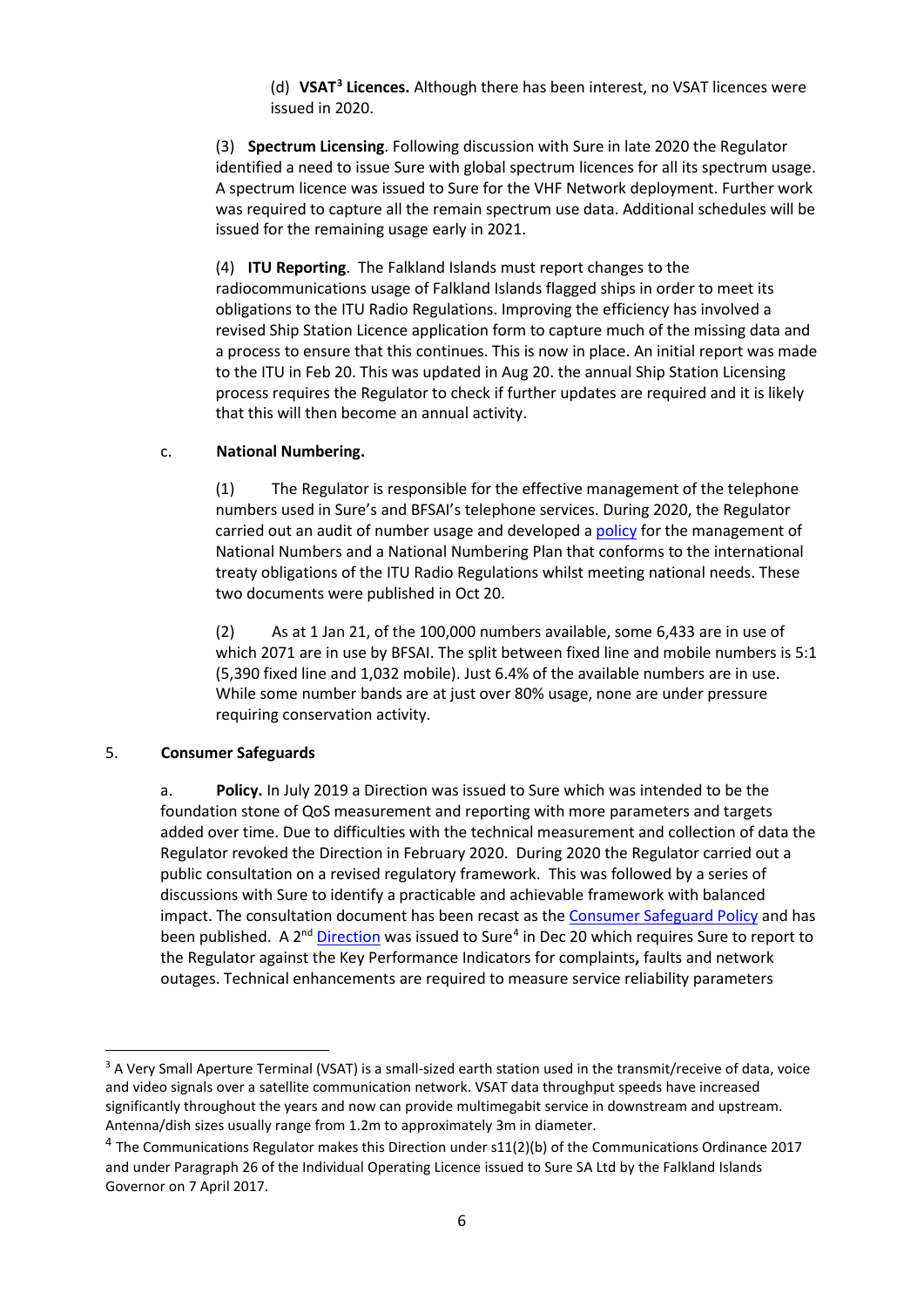(broadband availability and data speeds). The technical enhancements will be the subject of an EXCO paper in 2021.

#### b. **Sure Complaint Statistics**.

(1) A total of 15 complaints were received in 2020, as compared to 51 complaints in 2019. The complaints concerned a range of issues from landline reliability, mobile handset issues, billing issues and internet access speeds.

(2) All the Stage 1 complaints were resolved within the 7 working day target response time. Sure has therefore exceeded the 90% completion rate that became a formal target from 1 January 2021. None of the complaints was escalated to Stage 2.

(3) There has been a significant improvement during 2020 in both the number of complaints made by customers and the manner in which they have been addressed by Sure. This has been especially satisfactory given the challenges faced by Sure during the Covid-19 pandemic.

#### c. **Sure Fault Statistics.**

(1) **Total Faults**. There were 14% fewer faults reported in 2020 compared with 2019. There was a drop in the number of faults across all customer types and all regions other than Camp. In Camp the number of faults rose by 21%. There were also fewer faults caused by Sure compared with 2019: 5.2 faults per 100 lines compared with 7.1 in 2019. However, there was a deterioration in Camp where the number of faults rose by 49% from 36.7 to 54.8 per 100 lines. Sure also improved its resolution of faults during 2020. The proportion of faults being resolved within the target repair period rose for most customers, but there was a 2% reduction in performance for business customers in Stanley.

(2) **Sure Faults.** The overall incidence of faults for which Sure is responsible was higher in 2020 than the target levels that have been set for 2021. There were 55 faults per 100 subscriber lines in Camp, compared with the new target of 36 faults per 100 lines, and in Stanley there were 6.4 faults per 100 subscriber lines compared with the new target of 7 faults per 100 lines.

(3) **Fault Repair Target**. Overall, Sure met its fault repair target 88% of the time in Stanley and 83% of the time in Camp. There were 66 incidences of faults on residential lines not being repaired on target, with 6 of them resulting in compensation being paid by Sure, amounting to £125.88. There were 28 incidences of faults on business lines not being repaired on target, none of which resulted in compensation being paid.

(4) **Future Performance.** The Direction issued to Sure on 17 December 2020 establishes targets both for the number of faults on the Sure network and the proportion of faults repaired within a specified time period. These targets do not apply until 2021, but it is worth noting how they compare with Sure's performance in 2020. Sure's performance was considerably below target for fault numbers in Camp and for fault repairs for business subscribers in Stanley.

#### d. **Customer Satisfaction Survey**.

(1) The Customer Satisfaction Survey planned for Nov 19 was delayed because of the significant changes to the broadband service introduced on 1 Dec 19. The Regulator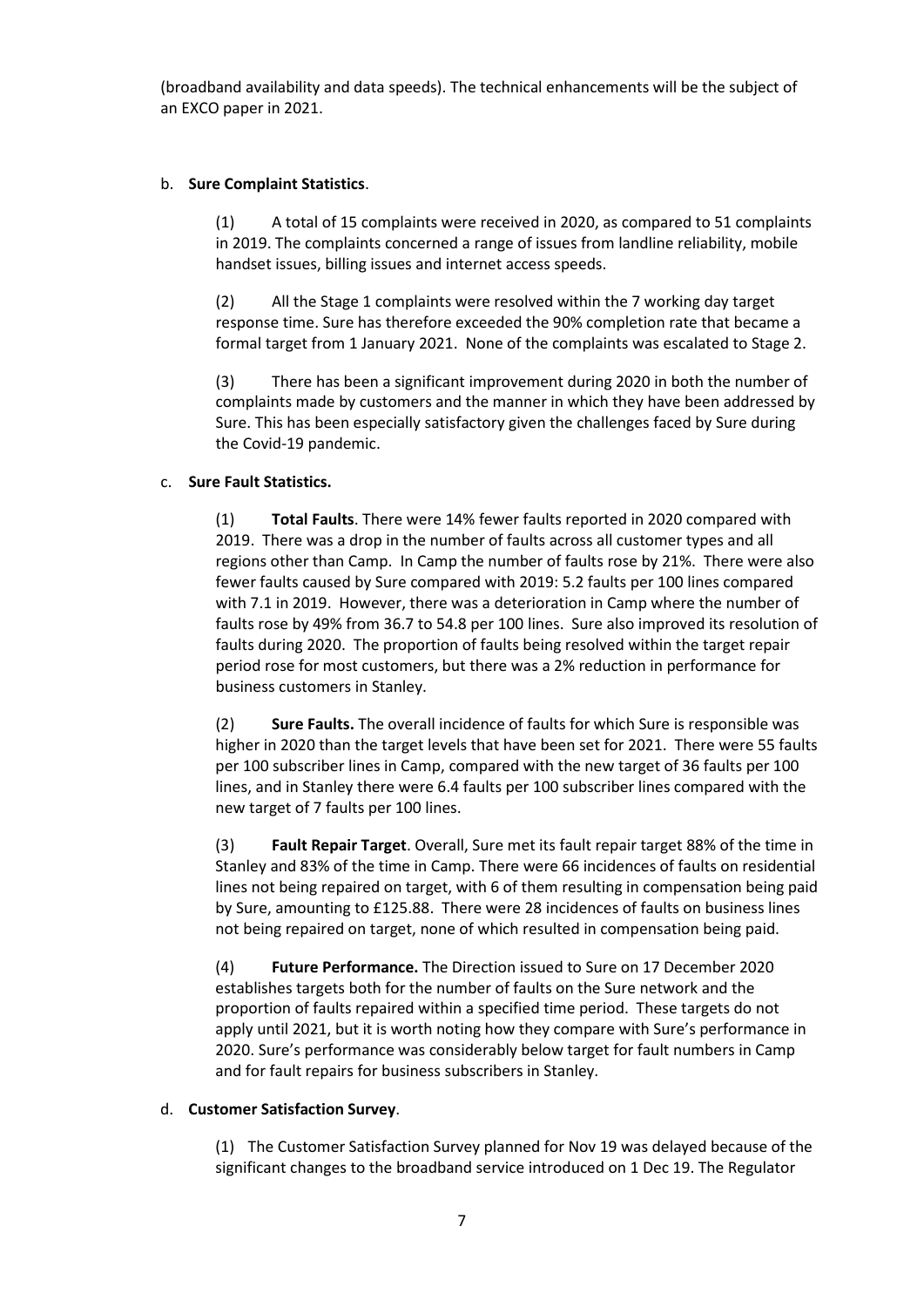decided that customers would require more time using the new service before comparable answers could be expected in the survey. The survey was run in Mar 20 for three weeks and was widely advertised via social and traditional media. However, this was in the middle of the Covid 19 lockdown which was a primary contributor to the poor response. There were two versions of the survey one for residential and one for business customers. Only 48 surveys in total were completed. As a result, the Regulator was unable to draw any conclusion from such a small sample and no list of issues was sent to Sure for response and no Regulator report was published.

(2) The 2021 Customer Satisfaction Survey was initiated as planned on 18 Jan. If the response rate remains low it will not be possible to draw robust conclusions. In these circumstances the Regulator will examine alternative formats for more effective engagement and how the views of children and young people could be included.

#### e. **Price Cap**.

(1) The Sure Price Cap Compliance Report for 2019 was submitted on 1 Apr 20, the due date. The report indicated full compliance with the terms of the price cap. In 2018 Sure chose not to increase prices by as much as permitted under the price cap, with the result that the unused allowance of £59,849 was carried forward into 2019. In addition, with RPI of 3.02%, Sure was permitted to increase its price cap revenues by a further £119,402 for 2019. Sure did increase some prices during 2019, in particular monthly subscription charges, with the result that revenue for price cap services increased by £4,473. Overall, the small price increases that Sure made during 2019 have left consumers collectively £174,778 better off compared with the maximum prices that Sure could have set under the price cap.

(2) A new price cap was established in 2020 following a review at the end of the 2016-2019 price cap period. A key element of this review was to ensure that the right services were covered by the price cap and, in particular, that appropriate consideration was made for the broadband services that make up an increasing proportion of Sure revenues. In the event, because FIG was concurrently planning a substantial uplift of satellite capacity in December 2019, it was decided not to extend the scope of the price cap but to retain a separate broadband obligation. Similarly, consideration was given to how Quality of Service (QoS) measures might be embedded within the price cap, but it was decided to address these matters through a separate Consumer Safeguards regulatory framework.

(3) The new price cap, which runs from 2020-2023, is constructed in essentially the same way as the previous version. Some minor computational changes were made, the scope was extended to include all 4G mobile services, and Sure was not allowed to carry over unused credits from the previous regime, thus limiting its scope of future price increases. Sure has to demonstrate its compliance with the price cap annually in April, using a standard template prepared by the Regulator.

(4) If broadband services are to be brought into the next price cap review in 2023, it will helpful to decouple the timing of the review from the next upgrade to satellite capacity. This would enable the price cap to take account of the available international capacity and the way it is funded, to derive KPIs for both prices and quality of service.

6. **Website.** The Regulator's website [\(www.regulatorfi.org.fk\)](http://www.regulatorfi.org.fk/) received a total of 1484 unique visits in 2020. In general, the site is now receiving a much wider range of visitors looking for a wider range of information. This is reflected in the following statistics. The majority of visits were from the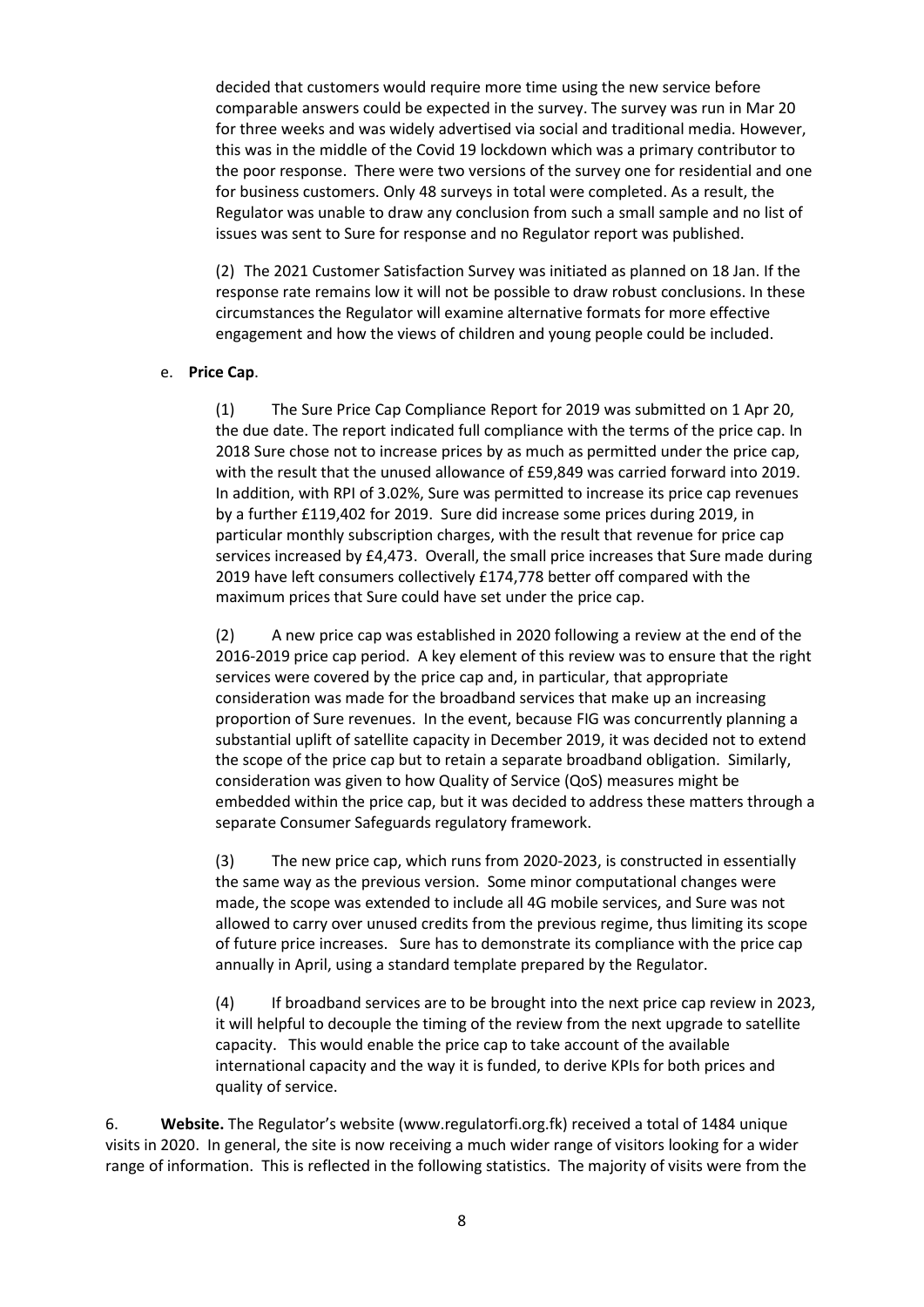Falkland Islands and the UK, but there were visitors from [5](#page-10-0)6 countries. 23% of the referrals<sup>5</sup> were from Google and Facebook but the most popular referral was from the South Gate Amateur Radio News (12%) announcing the Amateur Radio Revalidation process. 51% of site searches covered a much wider range of subjects. Only 12% of search were for Amateur Radio licensing down from 51% in 2019.

7. **Maturity Matrix and Policies.** In the early part of 2020, the Regulator developed a Maturity Matrix for the Regulatory function from which to identify the range of policies, guidance and procedures to make regulation more efficient and effective. Implementation of the resulting action plan is ongoing. However, to date the Regulator has, in addition to the policies for spectrum and consumer safeguarding set out above, drawn together the following:

a. A complaints and appeals policy to ensure consumers are able to make a complaint or an appeal against the Regulator.

b. A consultation and publication policy to set out how the Regulator will consult consumers and the standard that will be used for publication.

c. A data protection policy to ensure that any processes that the Regulator uses to manage personal data are compliant and that good data protection practice is imbedded in the culture of regulatory work.

d. An investigation and enforcement policy that sets out how the Regulatory will approach investigations and enforcement of resulting decisions.

e. A licencing policy is to set out how the Regulatory will manage radio communications applications and licensing.

f. A planning and reporting policy to set out how the Regulator will approach budget and regulatory development planning and reporting.

g. A performance management policy to set out the indicators, targets and the supporting framework that will be used to drive the behaviours and outcomes by the Regulator that are in the best interests of consumers.

h. A policy and legislative review policy will set the timetable and activity for the periodic review of regulatory legislation and policy.

# 8. **National Broadband Strategy**.

a. In addition to regulatory duties, the Regulator has progressed the National Broadband Strategy. Having agreed the approach in Mar 20, the Regulator has delivered:

(1) A Trends, Drivers and Outcomes Paper which to set out the global industry trends, the local drivers for digital development, and the future potential outcomes for the Falkland Islands, in order to set an agreed target for the Falkland Islands Broadband Strategy.

(2) A Strategy Mandate which set out at a high level and across a wide landscape: what the strategy will deliver, how the Falkland Islands would be improved, timescales and cost, alignment with other FIG programmes, external drivers/pressures and a summary of the current state.

<span id="page-10-0"></span> $5$  A referral is the site where a user found the link or web address to your site.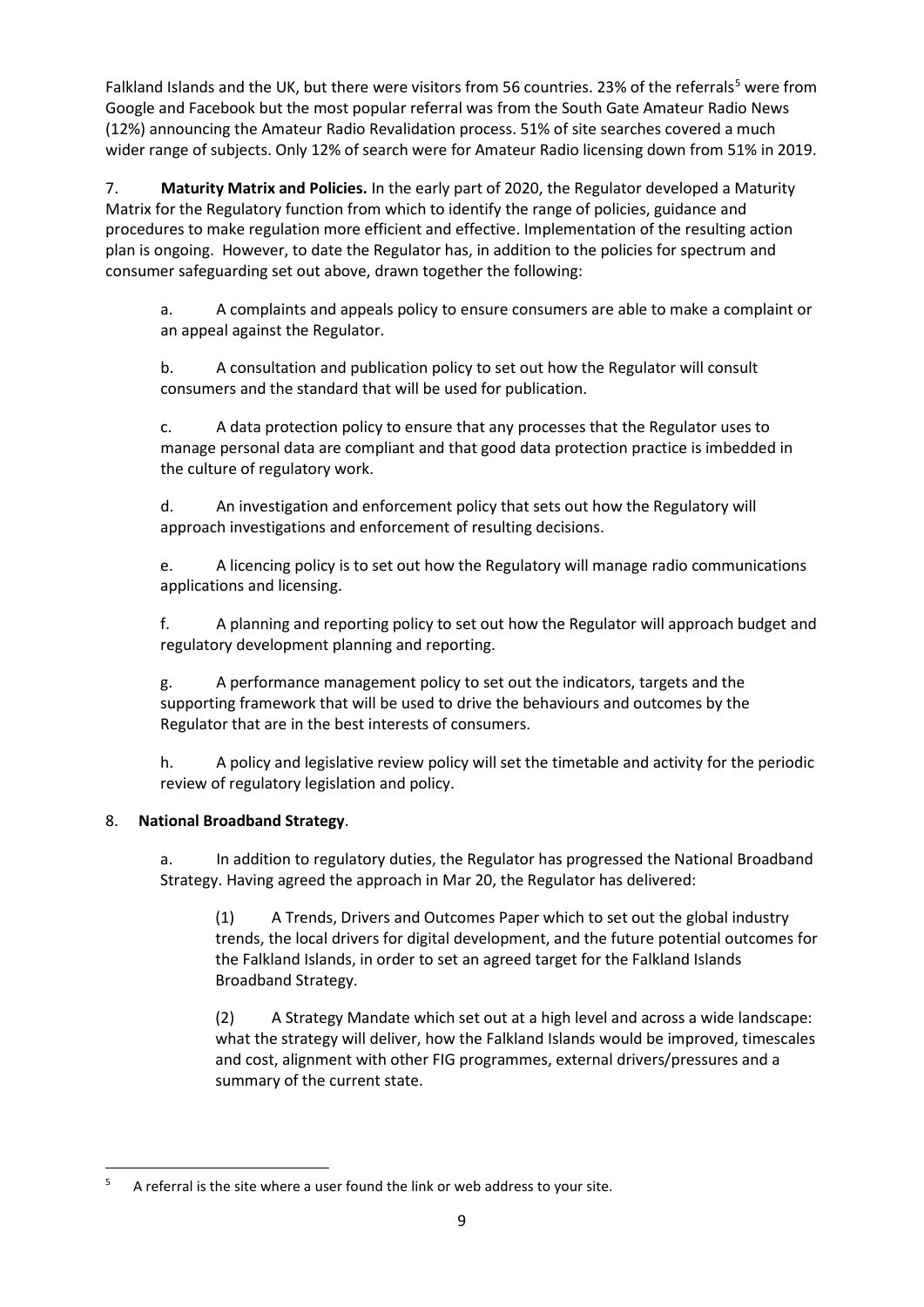(3) A Strategy Brief to provide an assessment of the viability and achievability of the proposed NBS built around a business case specifically tailored to the Falkland Islands economy.

b. Subject to approval of the Strategy Brief, it is intended to develop the Strategy and Implementation Plan during 2021.

#### **Action Plan for 2021**

9. Note: this is not an exhaustive list of regulatory activity but summarises those actions that can be planned for and anticipated.

| Title                           | Description                                         | Regulatory<br>Objective | Output                      | Planned<br>Delivery<br>(Qtr) |
|---------------------------------|-----------------------------------------------------|-------------------------|-----------------------------|------------------------------|
| Investigate WhatsApp            | Investigate the vulnerability and abuse of          | Consumer                | <b>Investigation Report</b> | Q1                           |
| Hacking                         | WhatsApp messaging in the FI                        | Safeguards              |                             |                              |
| Domain Name                     | Approval of domain name applications.               | Supervise               | Approvals (As               | $Q1-Q4$                      |
| Authorisations                  |                                                     | <b>National Assets</b>  | Required)                   |                              |
| <b>National Numbering</b>       | Publish Annual Operator Number Usage                | Supervise               | <b>Information Notice</b>   | Q1                           |
| Policy                          | Reporting.                                          | <b>National Assets</b>  |                             |                              |
| .fk Doman Management            | Publish the annual .fk domain report.               | Supervise               | Information Notice.         | Q1                           |
| Policy                          |                                                     | <b>National Assets</b>  |                             |                              |
| Complaint Stats Q4/20           | <b>Publish Sure Quarterly Complaint Statistics</b>  | Consumer                | <b>Information Notice</b>   | Q1                           |
|                                 | Q4/20.                                              | <b>Safeguards</b>       |                             |                              |
| Fault Reporting Q4/20           | Publish Sure Quarterly Fault Statistics Q4/20.      | Consumer                | <b>Information Notice</b>   | Q1                           |
|                                 |                                                     | Safeguards              |                             |                              |
| Annual Report                   | Publish Regulator's Year End Annual Report<br>2020. | Governance              | Annual Report               | Q1                           |
| <b>Customer Satisfaction</b>    | Prepare and launch Customer Satisfaction            | Consumer                | Live Survey                 | Q1                           |
| Survey                          | <b>Survey 2021.</b>                                 | Safeguards              |                             |                              |
| <b>Broadband Reliability</b>    | Seek EXCO approval to acquire probes to             | Consumer                | <b>EXCO Acquisition</b>     | Q1                           |
| Probes                          | collect broadband data.                             | Safeguards              | Approval                    |                              |
| <b>Hold Public Meeting</b>      | Hold a Public Meeting to update Public.             | Governance              | <b>Public Information</b>   | Q <sub>2</sub>               |
| QoS Performance                 | Assessing and Awarding Penalties                    | Consumer                | Policy published            | Q <sub>2</sub>               |
| Governance                      | Following Missing QoS Performance Targets.          | Safeguards              |                             |                              |
| Sure QoS Reporting              | Publish Sure Quarterly Quality of Service           | Consumer                | <b>Information Notice</b>   | Q <sub>2</sub>               |
| Q1/21                           | Reporting Q1/21.                                    | Safeguards              |                             |                              |
| <b>Investigate Emerging</b>     | Investigate the legal and Contractual aspects       | Consumer                | <b>Investigation Report</b> |                              |
| <b>Starlink Services</b>        | of Starlink use in the Fl.                          | <b>Safeguards</b>       |                             |                              |
| Price Cap 20                    | Publish Price Cap Compliance Report 2020.           | Consumer                | <b>Consumer interests</b>   | Q <sub>2</sub>               |
|                                 |                                                     | <b>Safeguards</b>       | safeguarded                 |                              |
| <b>Publish Customer</b>         | Publish Customer Satisfaction Survey 20             | Consumer                | <b>Survey Report</b>        | Q <sub>2</sub>               |
| Satisfaction Survey 20          | Results.                                            | <b>Safeguards</b>       |                             |                              |
| <b>EXCO Broadband Probe</b>     | Analysis of most effective location for             | Consumer                | <b>EXCO Paper Approved</b>  | Q <sub>3</sub>               |
| Locations                       | broadband probes                                    | <b>Safeguards</b>       |                             |                              |
| <b>Class Licensing</b>          | Develop a Class Licence Policy Framework for        | Supervise               | <b>Consultation Report</b>  | Q <sub>3</sub>               |
| Consultation                    | consultation                                        | <b>National Assets</b>  | published.                  |                              |
| Investigation into Sure         | Conduct investigation into Sure T&Cs.               | Regulation              | Publish Investigation       | Q <sub>3</sub>               |
| <b>T&amp;Cs.</b>                |                                                     |                         | Report                      |                              |
| <b>Amateur Radio Licence</b>    | Validate Amateur Radio Licence Contact              | Supervise               | <b>Revalidated Licence</b>  | Q3                           |
| Revalidation                    | Details                                             | <b>National Assets</b>  | Database                    |                              |
| Sure QoS Reporting              | Publish Sure Quarterly Quality of Service           | Consumer                | <b>Information Notice</b>   | Q <sub>3</sub>               |
| Q2/21                           | Reporting Q2/21.                                    | Safeguards              |                             |                              |
| <b>Recruitment Process</b>      | Initiate Process to Recruit a New Regulator         | Human                   | New Regulator Jan 22        | Q <sub>3</sub>               |
|                                 |                                                     | Resources               |                             |                              |
| Sure QoS Reporting              | Publish Sure Quarterly Quality of Service           | Consumer                | <b>Information Notice</b>   | Q4                           |
| Q3/21                           | Reporting Q3/21.                                    | Safeguards              |                             |                              |
| <b>Broadband Probes Initial</b> | Broadband Probes deployed and operating             | Consumer                | Live Data                   | Q4                           |
| <b>Operating Capability</b>     | with Agreed KPIs                                    | Safeguards              |                             |                              |